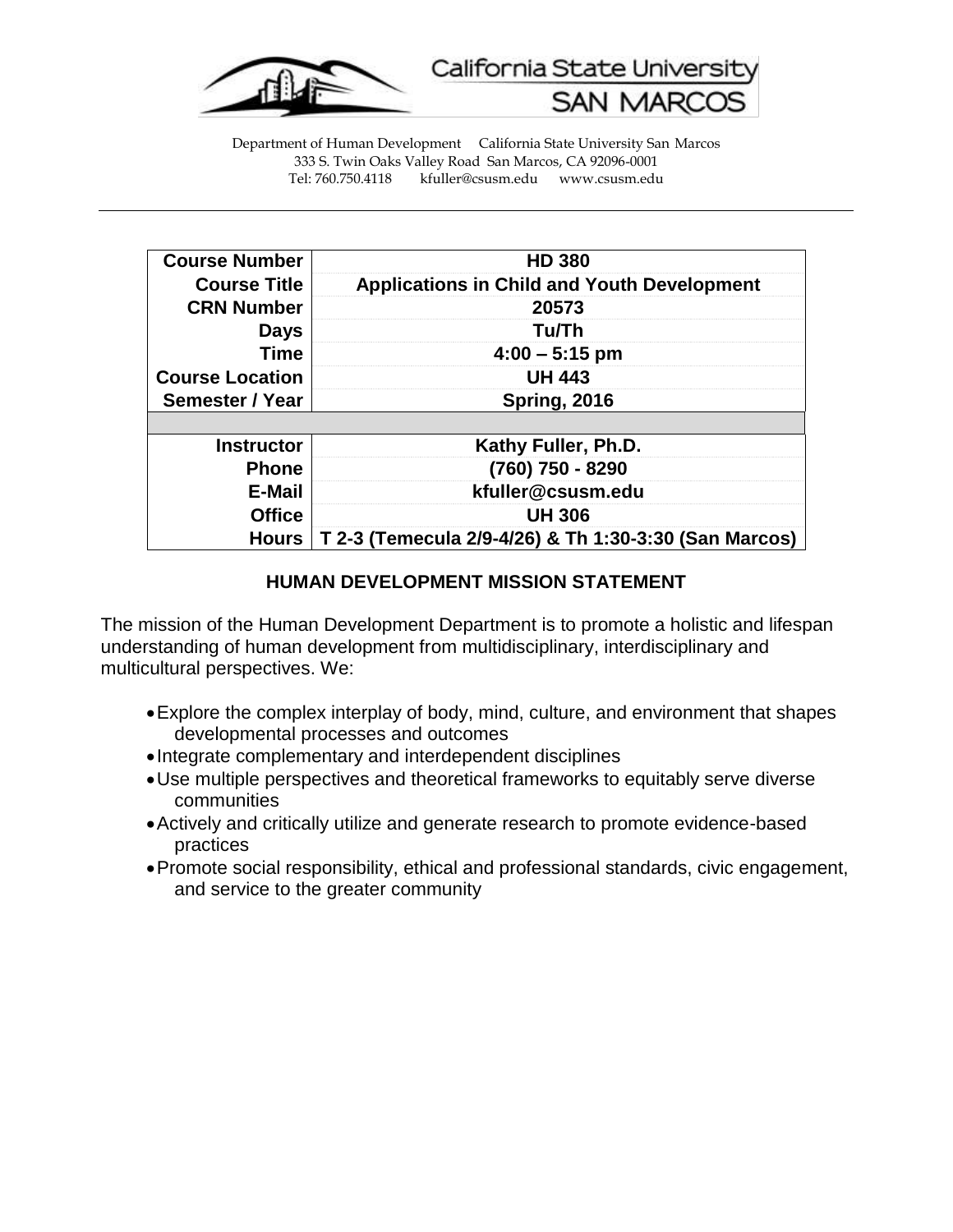# **TABLE OF CONTENTS**

| Students with Disabilities Requiring Reasonable Accommodations  6 |  |
|-------------------------------------------------------------------|--|
|                                                                   |  |
|                                                                   |  |
|                                                                   |  |
|                                                                   |  |
|                                                                   |  |
|                                                                   |  |
| COURSE REQUIREMENTS AND GRADED COURSE COMPONENTS7                 |  |
|                                                                   |  |
|                                                                   |  |
|                                                                   |  |
|                                                                   |  |
|                                                                   |  |
|                                                                   |  |
|                                                                   |  |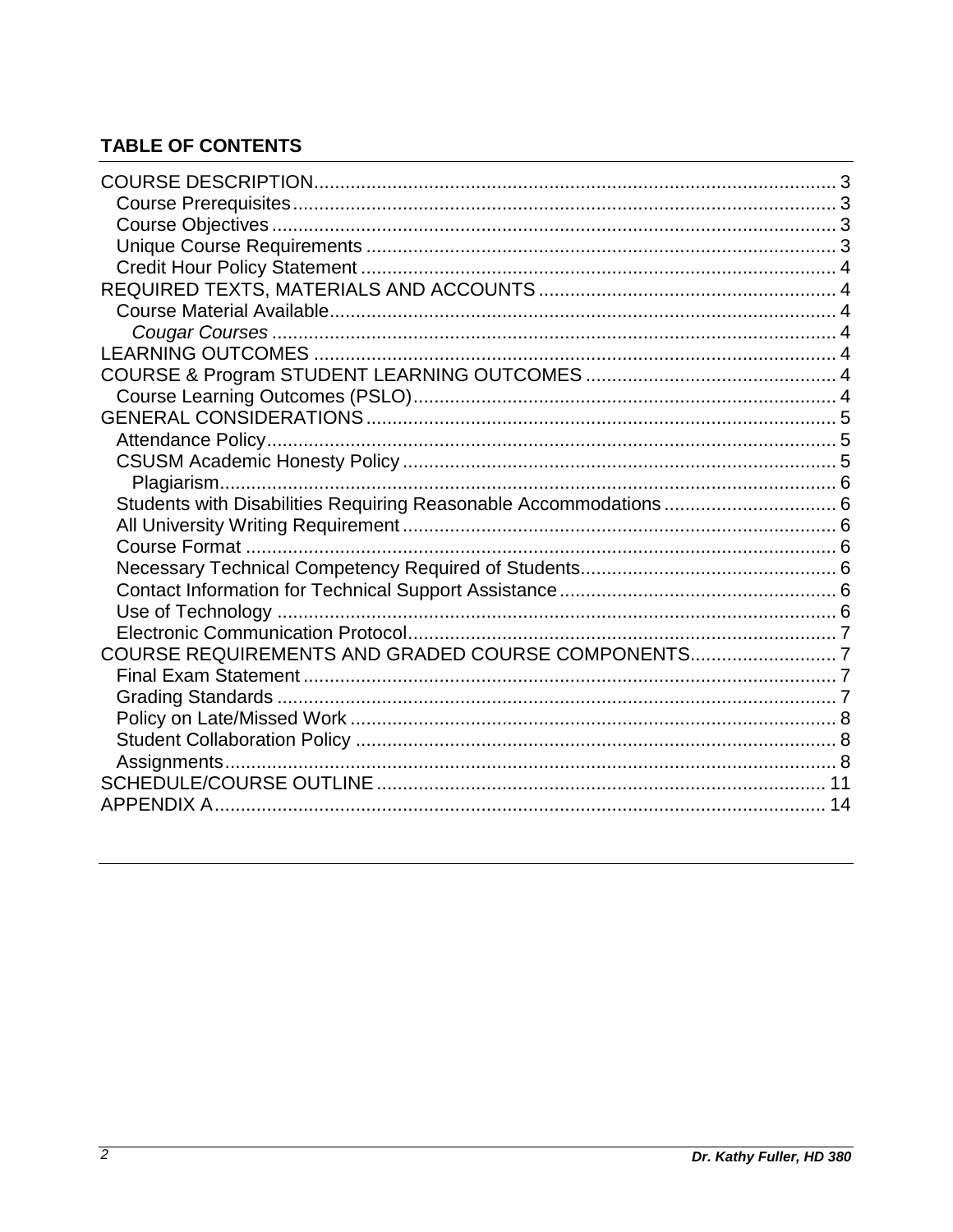## **COURSE DESCRIPTION**

<span id="page-2-0"></span>Considers the social, cultural, cognitive, emotional, linguistic, and behavioral development of children and adolescents from multidisciplinary, multicultural, and applied perspectives. Students will learn major theories of development in order to apply that knowledge to their work in evidence-based services and programs for children and youth. Course includes a field experience component through which students will consider how their in-class learning is enacted in the lives and experiences of children and youth. Special attention is given to identifying multicultural and sociocultural influences on development.

## <span id="page-2-1"></span>**Course Prerequisites**

This course requires twenty (20) hours of service learning in an approved facility which serves children or youth. Placements must be procured within the first two weeks of the course. If a student does not have the ability to perform 20 hours due to exchange student Visa concerns, this must be addressed immediately with the instructor.

### <span id="page-2-2"></span>**Course Objectives**

By the end of the course, students will be able to:

Describe the main principles of cognitive development, information processing, and sociocultural theory in order to identify how each is manifested in the lives of children and youth.

2. Use the field experience to demonstrate how academic theory contributes to understanding observed differences in socially, culturally, and linguistically diverse children and youth.

3. Understand and then evaluate the ways in which academic theory is applied within the realms of health, human services, and education.

4. Apply knowledge gained from the field experience when considering influences such as environment, culture, family/sibling/friend relationships on the development of thought and reasoning.

5. Create an understanding of what various theoretical constructs actually mean in the "real life" of children and youth.

6. Summarize findings of empirical research in major areas of cognitive development, including perception, language, memory, conceptual understanding, problem solving, social cognition, and acquisition of academic skills and apply those summaries to understanding the lived experiences of children and youth.

7. Understand cognitive and developmental processes and determine how that knowledge can be best applied to work with children and youth in education and other human services fields.

### <span id="page-2-3"></span>**Unique Course Requirements**

\*Special Note: Because this course requires a 20 hour field service component, a personal background check may be required. It is your responsibility to check with the agency you will be serving and to meet fingerprinting and other requirements in order to serve as a volunteer. All students must work with the Office of Service Learning (http://www.csusm.edu/ocsl/students/forms.html) to ensure that proper procedures are followed and maintained throughout the term.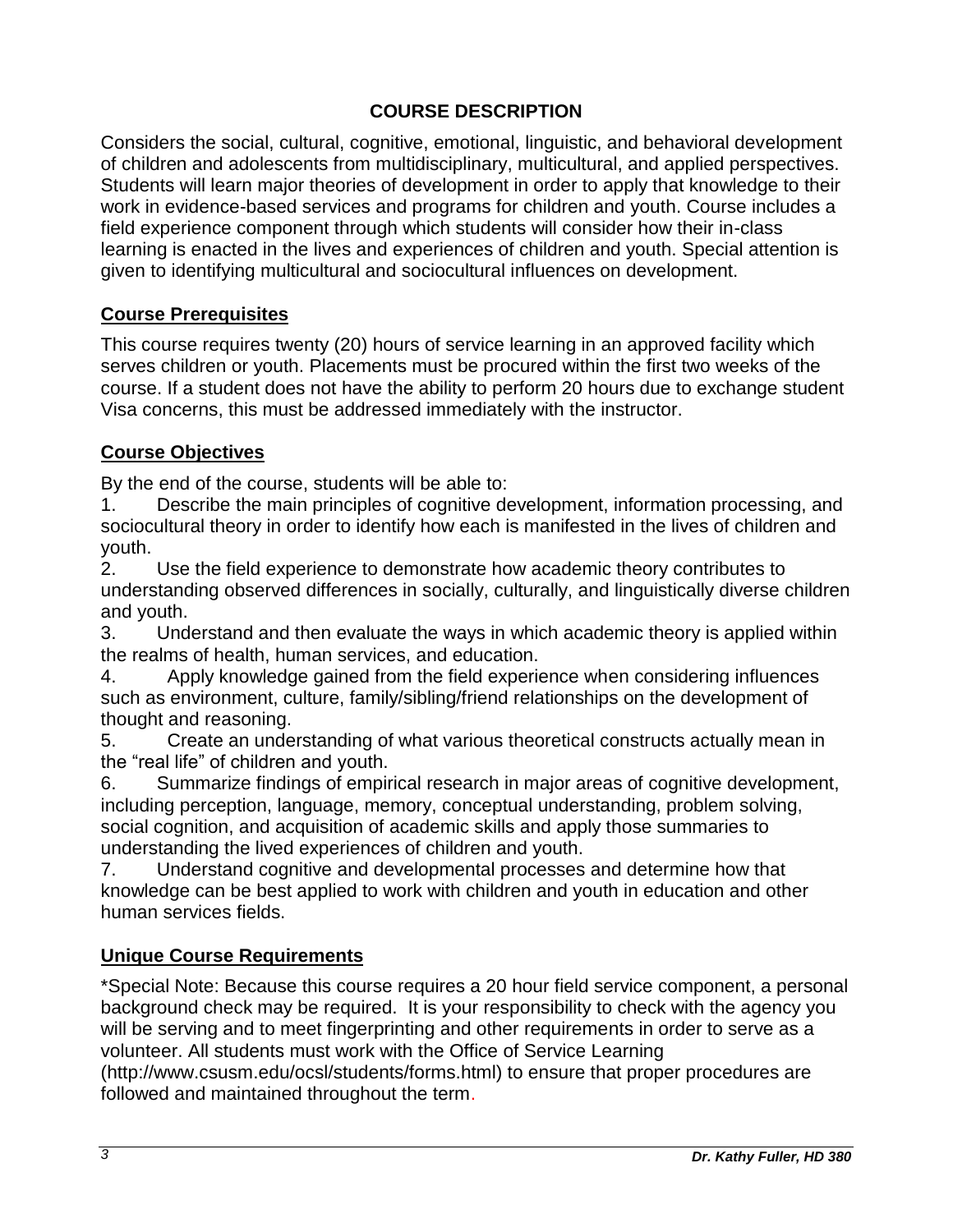### <span id="page-3-0"></span>**Credit Hour Policy Statement**

Students are expected to spend a minimum of two hours outside of the classroom each week for each unit of credit engaged in learning. (Each unit of credit corresponds to an 'hour' of class-time and two hours of student learning outside of class.)

## **REQUIRED TEXTS, MATERIALS AND ACCOUNTS**

<span id="page-3-1"></span>Textbook No textbook required. Other Readings Weekly readings are available on Cougar Courses.

#### <span id="page-3-3"></span><span id="page-3-2"></span>**Course Material Available**

### *Cougar Courses*

Scholarly and applied articles from academic researchers and field practitioners are required and will be found in our Cougar Courses container, organized by week and topic. Assignments are also submitted through Cougar Courses.

## **LEARNING OUTCOMES**

<span id="page-3-4"></span>Because the focus of this class is on an applied understanding of how children and youth develop cognitively, emotionally, and socially, all topics will be taught through interdisciplinary and multicultural perspectives. The topics listed below in the class schedule identify the main idea for each class session and will be discussed with an interdisciplinary lens. We will integrate findings from numerous related fields as we work to understand how theory enacts and manifests itself in the real lives of children and youth.

## **COURSE & PROGRAM STUDENT LEARNING OUTCOMES**

### <span id="page-3-6"></span><span id="page-3-5"></span>**Course Learning Outcomes (PSLO)**

PSLO 1: Demonstrate understanding of developmental theories and how biological, psychological, social, historical and cultural dynamics influence developmental processes, and use theory as a framework to address real world problems relating to lifespan development in applied settings such as counseling, healthcare and education.

PSLO 2: Demonstrate understanding of how social categories such as gender, race, ethnicity, class, age, ability, sexuality, and religion – and the intersections of these identities – relate to diverse experiences across the lifespan.

PSLO 3: Apply skills, knowledge and goal setting toward employment in health and human services, including documenting field experiences in health and human services settings.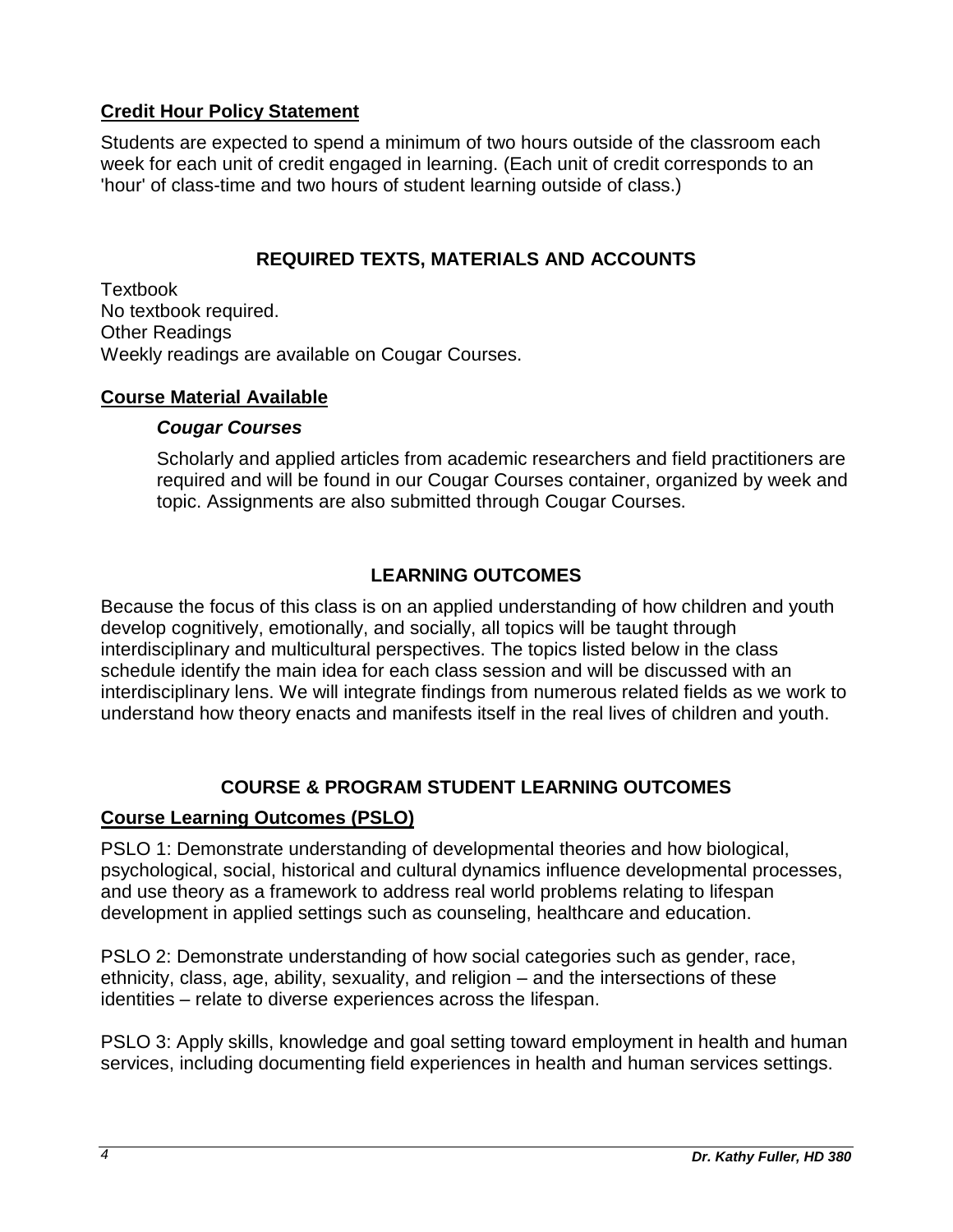PSLO 4: Demonstrate understanding of research methods that are commonly used in human development scholarship and how to design, conduct and present an original research project.

PSLO 5: Summarize the delivery of social services, including: funding, staffing, assessments, program development and evaluation.

## **GENERAL CONSIDERATIONS**

## <span id="page-4-1"></span><span id="page-4-0"></span>**Attendance Policy**

Due to the dynamic and interactive nature of courses in the College of Education, Health and Human Services, all students are expected to attend all classes and to participate actively. At a minimum, students must attend more than 80% of class time, or s/he may not receive a passing grade for the course at the discretion of the instructor. Individual instructors may adopt more stringent attendance requirements. (Adopted by the COE Governance Community, December, 1997). Should a student have extenuating circumstances, s/he should contact the instructor as soon as possible. For this class, students missing three class sessions will see their grades reduced by one full grade. Students missing four or more class sessions will see their grades reduced by two full grades. Leaving early or arriving late by more than 15 minutes constitutes one absence. Illness and emergencies are considered on a case-by-case basis. However, notification of an absence does not constitute an excuse.

# <span id="page-4-2"></span>**CSUSM Academic Honesty Policy**

Students will be expected to adhere to standards of academic honesty and integrity, as outlined in the Student Academic Honesty Policy. All assignments must be original work, clear and error-free. All ideas/material that are borrowed from other sources must have appropriate references to the original sources. Any quoted material should give credit to the source and be punctuated accordingly.

Academic Honesty and Integrity: Students are responsible for honest completion and representation of their work. Your course catalog details the ethical standards and penalties for infractions. There will be zero tolerance for infractions. If you believe there has been an infraction by someone in the class, please bring it to the instructor's attention. The instructor reserves the right to discipline any student for academic dishonesty, in accordance with the general rules and regulations of the university. Disciplinary action may include the lowering of grades and/or the assignment of a failing grade for an exam, assignment, or the class as a whole.

Incidents of Academic Dishonesty will be reported to the Dean of Students. Sanctions at the University level may include suspension or expulsion from the University. Refer to the full Academic Honesty Policy at: [http://www.csusm.edu/policies/active/documents/Academic\\_Honesty\\_Policy.html](http://www.csusm.edu/policies/active/documents/Academic_Honesty_Policy.html)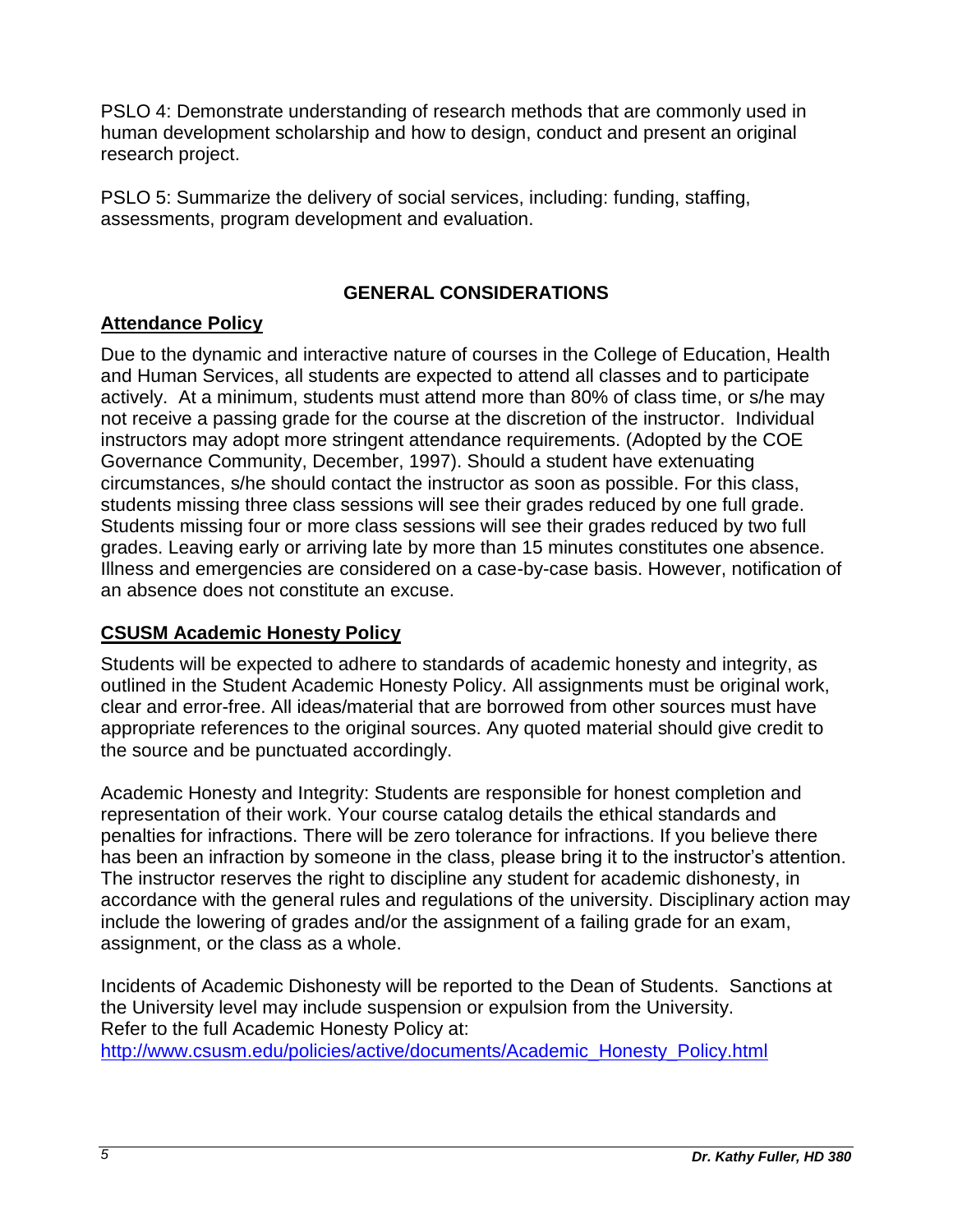## <span id="page-5-0"></span>**Plagiarism**

As an educator, it is expected that each candidate (course participant) will do his/her own work, and contribute equally to group projects and processes. Plagiarism or cheating is unacceptable under any circumstances. If you are in doubt about whether your work is paraphrased or plagiarized see the Plagiarism Prevention for Students website [http://library.csusm.edu/plagiarism/index.html.](http://library.csusm.edu/plagiarism/index.html) If there are questions about academic honesty, please consult the University catalog.

#### <span id="page-5-1"></span>**Students with Disabilities Requiring Reasonable Accommodations**

Students with disabilities who require reasonable accommodations must be approved for services by providing appropriate and recent documentation to the Office of Disabled Student Services (DSS). This office is located in Craven Hall 4300, and can be contacted by phone at (760) 750-4905, or TTY (760) 750-4909. Students authorized by DSS to receive reasonable accommodations should meet with their instructor during office hours or, in order to ensure confidentiality, in a more private setting.

### <span id="page-5-2"></span>**All University Writing Requirement**

The All-University Writing Requirement (850 words for a 1-unit course, 1700 words for a 2 unit course, and 2500 words for courses of 3 or more units) is satisfied in the course. All written assignments must use American Psychological Association (APA) Style Format.

#### <span id="page-5-3"></span>**Course Format**

HD 380 is offered in a face-to-face, traditional (FT) instructional delivery format, as well as local online (LO) readings and assignments as found in the web-based Cougar Course, making the true format of the course a hybrid (HY) course by design.

### <span id="page-5-4"></span>**Necessary Technical Competency Required of Students**

Course participants are encouraged to bring an electronic devise such as a laptop or tablet for in-class assignment completion and submission, group work, as well as a web-search tool for the prepared lectures and activities. Fluent familiarity with the use of MS Word is essential for the submission of assignments. This software is available for free in the Student Resources section of Cougar Courses.

### <span id="page-5-5"></span>**Contact Information for Technical Support Assistance**

For students, the CSUSM Student Help Desk can be reached by telephone at 760.750.6505, at sth@csusm.edu, or in person. The Help desk is located in Kellogg 2013.

### <span id="page-5-6"></span>**Use of Technology**

Course participants are expected to demonstrate competency in the use of various forms of technology (i.e. word processing, electronic mail, Moodle, use of the Internet, and/or multimedia presentations). Specific requirements for course assignments with regard to technology are at the discretion of the instructor. All assignments will be submitted online, and some will be submitted in hard copy as well. Details will be given in class.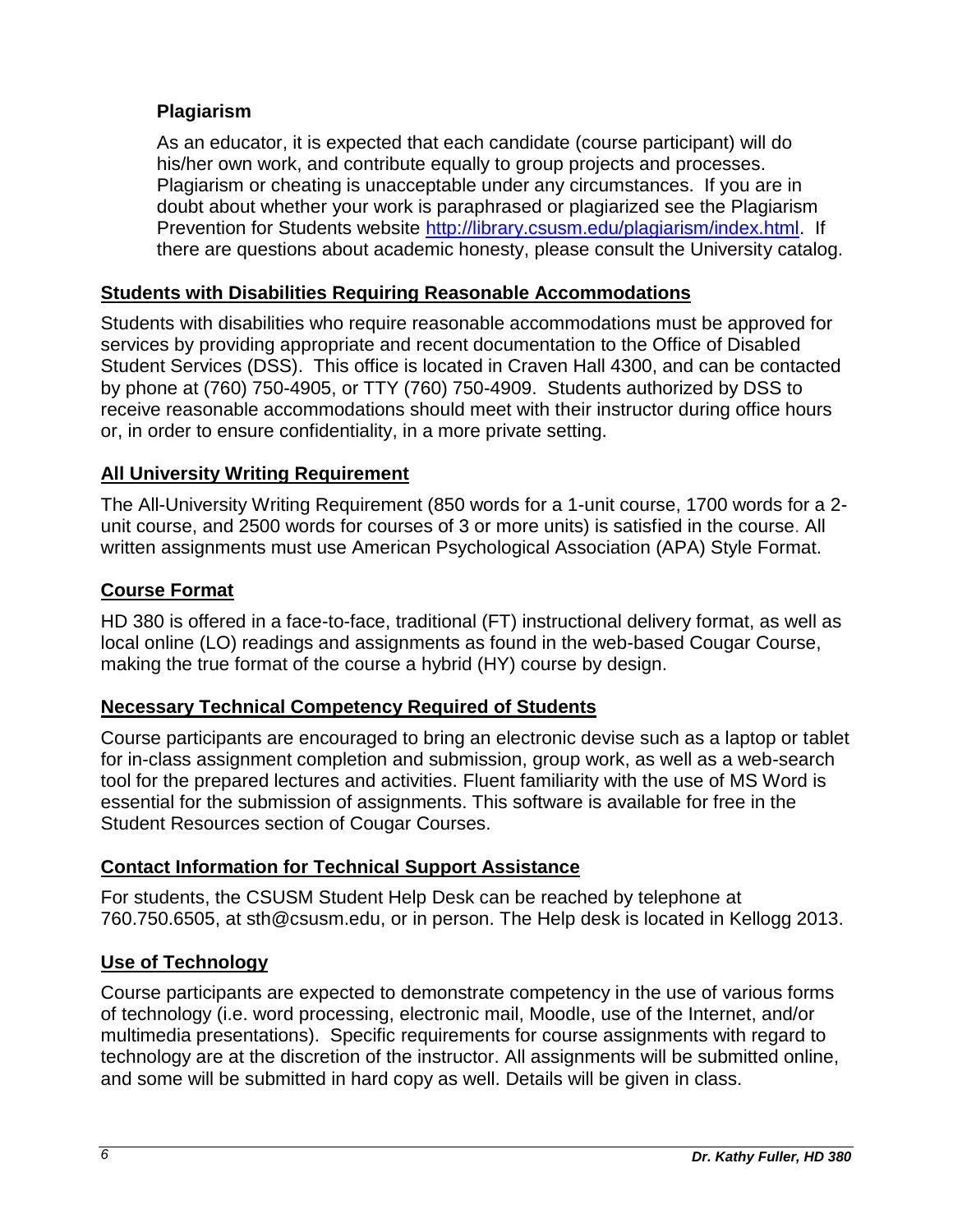## <span id="page-6-0"></span>**Electronic Communication Protocol**

Electronic correspondence is a part of your professional interactions. If you need to contact the instructor, e-mail is often the easiest way to do so. It is my intention to respond to all received e-mails in a timely manner. Please be reminded that e-mail and on-line discussions are a very specific form of communication, with their own nuances and etiquette. For instance, electronic messages sent in all upper case (or lower case) letters, major typos, or slang, often communicate more than the sender originally intended. With that said, please be mindful of all e-mail and on-line discussion messages you send to your colleagues, to faculty members, or to persons within the greater community. All electronic messages should be crafted with professionalism and care. Things to consider:

- Would I say in person what this electronic message specifically says?
- How could this message be misconstrued?
- Does this message represent my highest self?
- Am I sending this electronic message to avoid a face-to-face conversation?

In addition, if there is ever a concern with an electronic message sent to you, please talk with the author in person in order to correct any confusion.

## **COURSE REQUIREMENTS AND GRADED COURSE COMPONENTS**

<span id="page-6-1"></span>HD 380 requires weekly service learning question participation associated with readings and experiences, an interview, a written report of the service learning experience, a service learning presentation and an online final examination.

### <span id="page-6-2"></span>**Final Exam Statement**

During finals week, you will take a comprehensive final exam in order to demonstrate your understanding of the major theories and concepts related to child and adolescent development and how they apply to education and human services. Because research suggests that the act of retrieving information on a regular basis aids in retention, there will be 2-3 questions given at the end of class each Thursday. These questions represent the primary learning undertaken that week and should be used to create a study guide. These questions will become part of the final exam. The Final Exam will be due online on Tuesday, 5/10 between 4-6 PM.

### <span id="page-6-3"></span>**Grading Standards**

Proofread and edit word-processed assignments prior to submission. Hand-written work is not accepted. Assignments are written in Arial, size12 font, and are double-spaced. Ensure the text is error-free (grammar, spelling), and ideas are logically and concisely presented. All citations, where appropriate, use American Psychological Association (APA) format. All submissions are to be submitted in assignment portals inside the Cougar Course; this is a paperless course.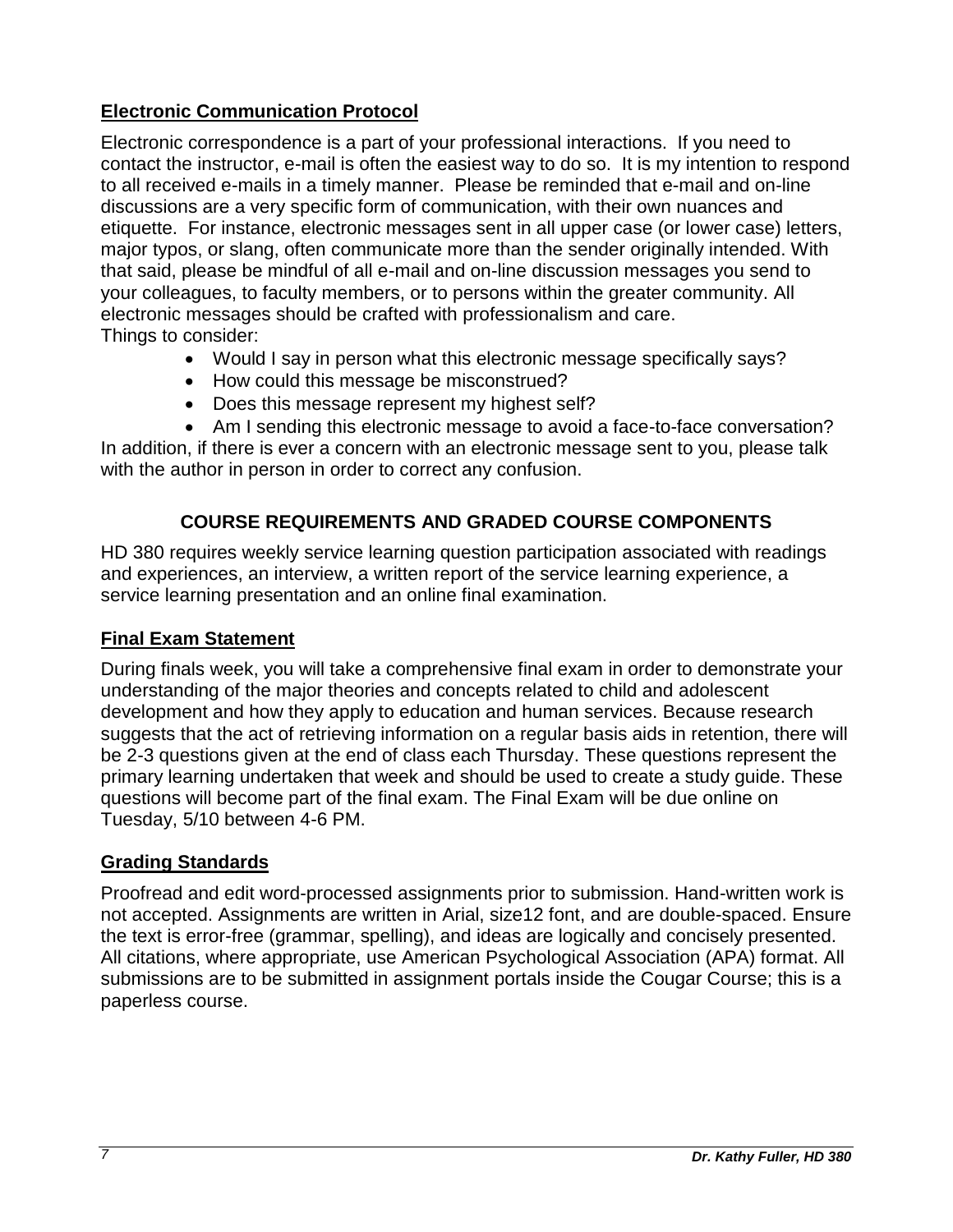| <b>ASSIGNMENT</b>                                 | <b>DUE DATE</b>                                                             | <b>POINTS POSSIBLE</b>  |
|---------------------------------------------------|-----------------------------------------------------------------------------|-------------------------|
| Interview with a Youth                            | 2/25                                                                        | 15                      |
| <b>Service Learning Question</b><br>Participation | (1/28, 2/4, 2/11, 2/18, 3/3,<br>$3/10$ , $3/17$ , $4/7$ , $4/14$ , $4/21$ ) | 20 (2 pts per question) |
| Service Learning Write Up                         | 4/28                                                                        | 30                      |
| <b>Service Learning</b>                           | (4/7, 4/14, 4/21, 4/28, 5/5)                                                | 15                      |
| Presentation                                      |                                                                             |                         |
| <b>Final Exam</b>                                 | 5/10                                                                        | 20                      |

| A+    | Α     | A-    |
|-------|-------|-------|
| 100   | 92-97 | 90-92 |
| B+    | B     | B-    |
| 88-89 | 82-87 | 80-81 |
| C+    | С     | $C-$  |
| 78-79 | 72-77 | 70-71 |

#### <span id="page-7-0"></span>**Policy on Late/Missed Work**

Assignments are to be turned in on the due date by midnight. Exceptions must be granted in advance by the instructor.

#### <span id="page-7-1"></span>**Student Collaboration Policy**

Cooperative group assignments shall be conducted during class and will feature group roles and tasks for completion. Guidelines for these group interactions are provided, monitored and taken into account for final scoring.

#### <span id="page-7-2"></span>**Assignments**

1. Interview With a Youth (Due 2/25…15 points)

You will identify a child or adolescent with whom to work this semester. You will conduct an interview centered on the major theories discussed in this course. Because the focus of this course is on understanding how theories of development apply to the lived experiences of children and adolescents, these interviews will encourage you to make those connections. This assignment encourages you to create an understanding of what various theoretical constructs actually mean in the "real life" of children and adolescents. Below please find a list of sample interview questions you may choose to utilize:

1.) What types of things do you like to do in your free time? How do you decide what to do when you have a choice?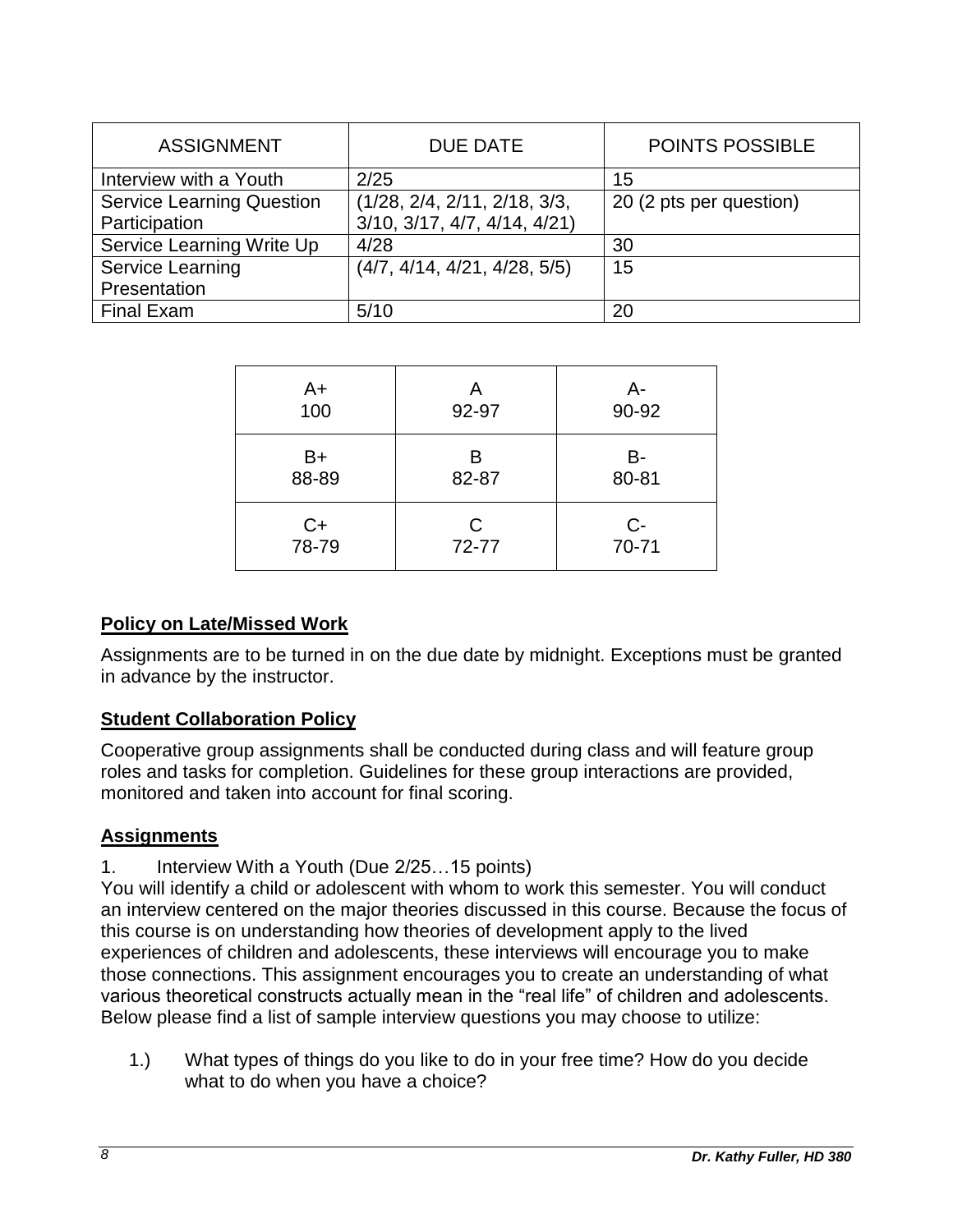- 2.) How do you feel about school? What is your favorite part? What is your least favorite part?
- 3.) Tell me about your family and friends.
- 4.) Do you have a best friend?
- 5.) What is the best part about having a good friend?
- 6.) What is something difficult about having a best friend?
- 7.) What is your favorite thing to do with your family?
- 8.) How do you solve disagreements with your friends?
- 9.) How do you respond when your parents won't allow you to do something you want to do or have something you want?
- 10.) Have you thought about what you want to be when you grow up? If you know what you want to be, what do you need to do while you are young in order to get ready to achieve that goal?

2. Service Learning Question Participation (Due various dates….20 points) In order to consider the Service Learning questions posed throughout the semester from multiple perspectives, groups will be formed for small group discussion purposes. Your group feedback will be uploaded to the associated forum. Please be sure all members' names are on the submission for credit. (2 pts for each service learning question participation).

3. Service Learning Experience Write-Up (Due 4/28….30 points)

## **(Please see rubrics in Appendix A.)**

Because this course focuses on understanding how theories of child and adolescent development are applied in daily practice, you will spend 1-2 hours per week volunteering in a field-based program of your choice. You may volunteer in a public or private school classroom, a hospital, or a social work setting. You will document your interactions with the children or adolescents you encounter and write an analysis that makes connections between and among the theories we discuss in class and your experiences in the field. We will discuss procedures for identifying a field site, expectations for gaining permission to volunteer, and requirements for the write-up in class. During one of your interview sessions, take time to "play" with your child or adolescent. Play a board game, outdoor sport, etc. Observe their actions, question their choice of moves, etc. Below please find questions to guide your thinking during the observations:

- 1.) How do the theories of cognitive development inform and/or influence service providers' interactions with their patients/students/clients?
- 2.) What outside influences such as environmental factors, cultural expectations, and family/sibling/friend relationships are evident on the patients/students/clients at your service-learning site? In other words, how do outside forces influence the choices you see being made?
- 3.) How do these outside influences affect the development of thought and reasoning within the patient/student/client?
- 4.) How do these outside influences affect the service providers' responses and their ability to address the needs of the patient/student/client?
- 5.) How will your understanding of the cognitive, emotional, and social development of the people (patients, students, clients, and service providers) you observe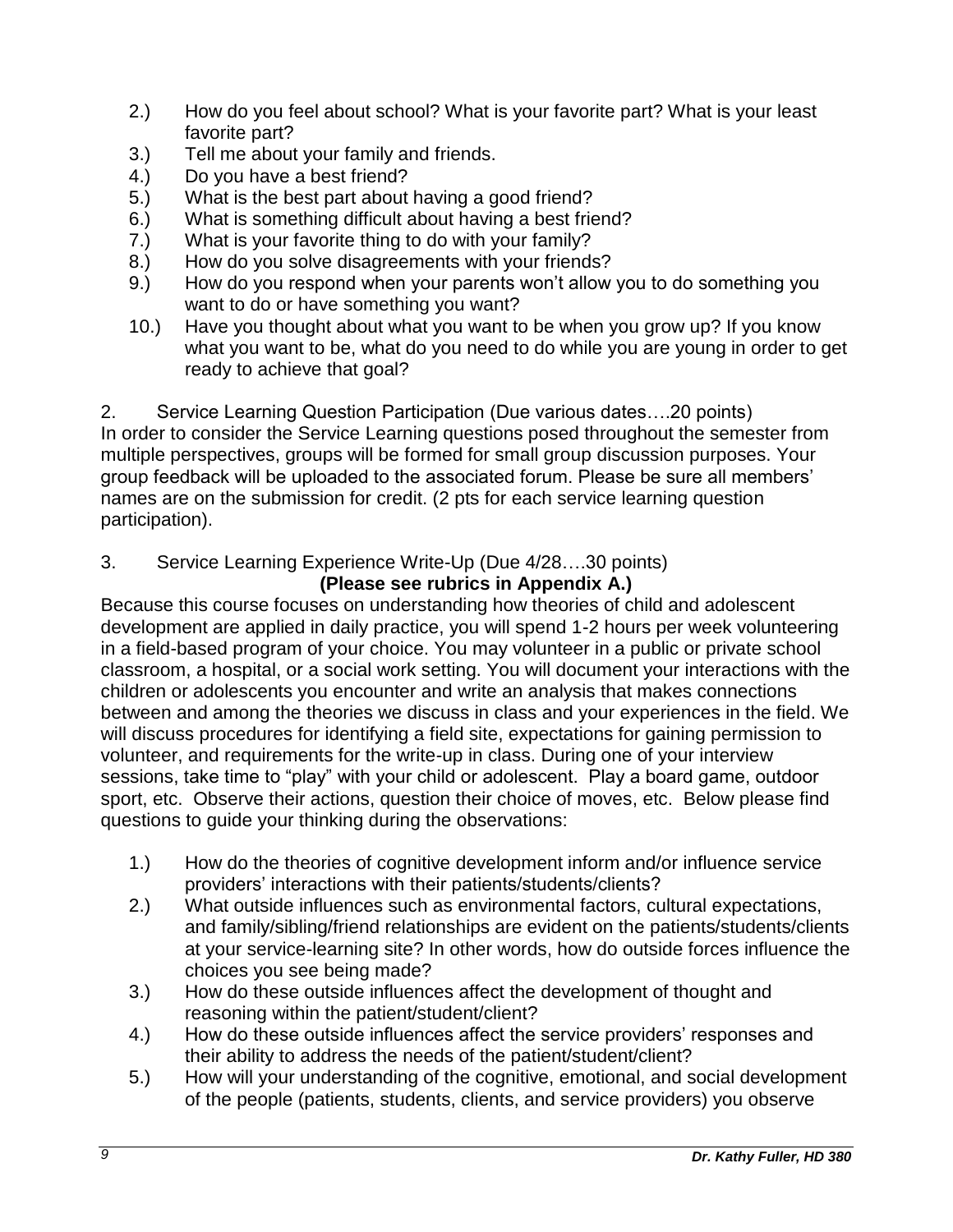during your service learning experience inform and/or influence your interactions and decision-making processes within your future social and professional life?

- 6.) For the interview with a child/adolescent in particular: How will your observation and understanding of this child's cognitive, social, and emotional development inform and/or influence your interactions and decision-making process with other children of this age?
- 4. Service Learning Presentation (Due …15 points)

Each student will create a presentation explaining their service learning experience. Items to include are:

- 1. Name of organization
- 2. Function of organization
- 3. Types of clients served
- 4. Your tasks with organization
- 5. Your personal critique of your experience

5. Final Exam (Tuesday, 5/10….4 PM - 6 PM…20 points)

During finals week, you will take a comprehensive final exam in order to demonstrate your understanding of the major theories and concepts related to child and adolescent development and how they apply to education and human services. Because research suggests that the act of retrieving information on a regular basis aids in retention, there will be 2-3 questions given at the end of class each Thursday. They represent the primary learning undertaken that week and should be used to create a study guide. These questions will become part of the final exam.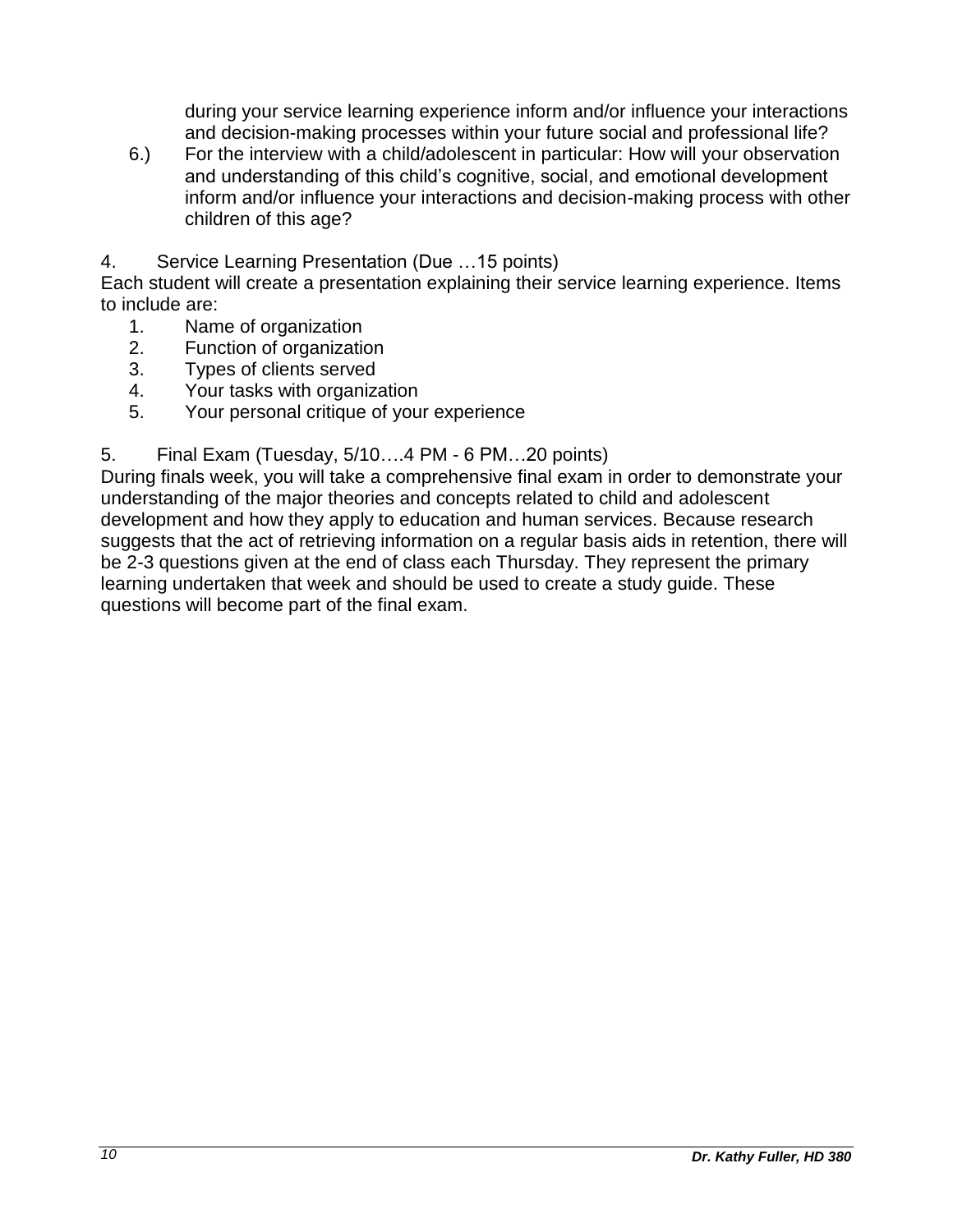## **SCHEDULE/COURSE OUTLINE**

<span id="page-10-0"></span>

| <b>Date</b>       | <b>Topic</b>                                                | <b>Assignment (if any)</b>                                             |
|-------------------|-------------------------------------------------------------|------------------------------------------------------------------------|
| Week 1            | <b>Introductions/Course Overview</b>                        |                                                                        |
| 1/26              | Introduction to Brain Development                           |                                                                        |
| 1/28              | Social Influences                                           | 2 readings in Cougar                                                   |
|                   |                                                             | <b>Courses</b>                                                         |
|                   |                                                             | <b>SL Question Participation</b>                                       |
| Week 2            | Service Learning What developmental                         |                                                                        |
| 2/2               | theories do you see in action?                              |                                                                        |
| 2/4               | <b>Developmental Theories</b>                               | 1 reading in Cougar Courses<br><b>SL Question Participation</b>        |
| Week <sub>3</sub> | Service Learning: How do children apply                     |                                                                        |
| 2/9               | memory and information processing to<br>learning?           |                                                                        |
| 2/11              | Memory                                                      | 1 reading in Cougar Courses                                            |
|                   |                                                             | <b>SL Question Participation</b>                                       |
| Week 4            | Service Learning: How do children use                       |                                                                        |
| 2/16              | reading, writing, speaking, and listening to                |                                                                        |
|                   | communicate and make meaning?                               |                                                                        |
| 2/18              | Literacy                                                    | 1 reading in Cougar Courses<br><b>SL Question Participation</b>        |
| Week 5            | Service Learning: How do children react to                  |                                                                        |
| 2/23              | problems, challenges and difficulties?                      |                                                                        |
| 2/25              | <b>Cognitive Development</b>                                | <b>1 reading in Cougar Courses</b><br><b>Interview with a Youth</b>    |
| Week 6            | Service Learning: How do the children employ                |                                                                        |
| 3/1               | critical thinking strategies in their daily<br>experiences? |                                                                        |
| 3/3               | <b>Critical Thinking</b>                                    | <b>1 reading in Cougar Courses</b><br><b>SL Question Participation</b> |
| Week 7            | Service Learning: What are children's                       |                                                                        |
| 3/8               | attitudes toward academic achievement?                      |                                                                        |
|                   | What social influences do you see on their                  |                                                                        |
|                   | academic work?                                              |                                                                        |
| 3/10              | <b>Academic Skills</b>                                      | 1 reading in Cougar Courses<br><b>SL Question Participation</b>        |
| Week 8            | Service Learning: How do children view                      |                                                                        |
| 3/15              | themselves? What are the social and                         |                                                                        |
|                   | multicultural influences?                                   |                                                                        |
| 3/17              | <b>Identity</b>                                             | <b>1 reading in Cougar Courses</b><br><b>SL Question Participation</b> |
| Week 9            | <b>Spring Break</b>                                         |                                                                        |
| 3/22              |                                                             |                                                                        |
| 3/24              | <b>Spring Break</b>                                         |                                                                        |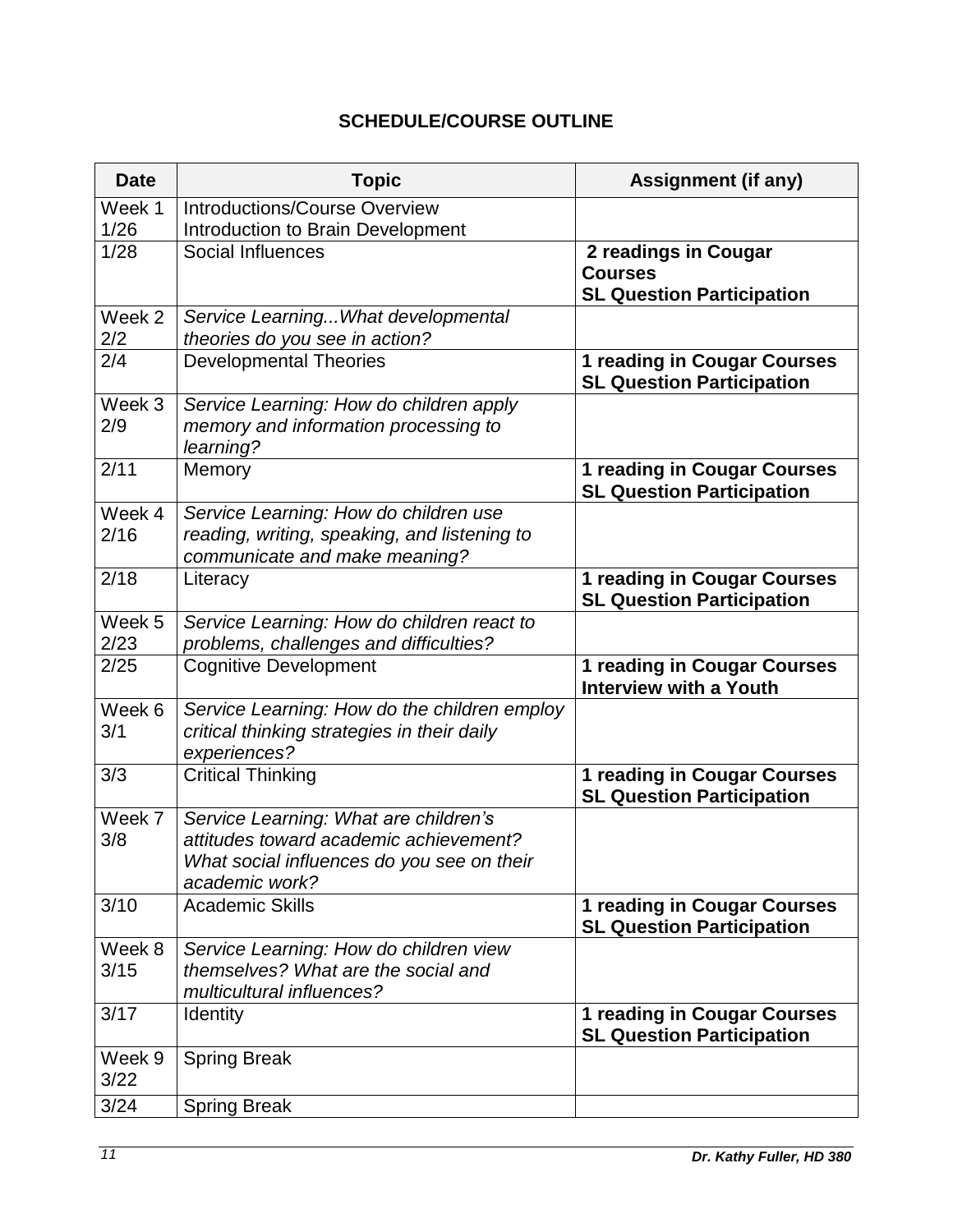| <b>Date</b>  | <b>Topic</b>                                                                                                                                                                                          | <b>Assignment (if any)</b>                                                                                                |
|--------------|-------------------------------------------------------------------------------------------------------------------------------------------------------------------------------------------------------|---------------------------------------------------------------------------------------------------------------------------|
| Week         | Service Learning: What value do children<br>place on their abilities? What characteristics of<br>their social, cultural and linguistic identity do                                                    |                                                                                                                           |
| 3/29         | vou see?                                                                                                                                                                                              |                                                                                                                           |
| 3/31         | Cesar Chavez Day-Campus Closed                                                                                                                                                                        |                                                                                                                           |
| Week         | Service Learning: Identify the levels of<br>motivation among the children.                                                                                                                            |                                                                                                                           |
| 4/5          |                                                                                                                                                                                                       |                                                                                                                           |
| 4/7          | Motivation                                                                                                                                                                                            | 1 reading in Cougar Courses<br><b>Service Learning</b><br><b>Presentations</b><br><b>SL Question Participation</b>        |
| Week<br>4/12 | Service Learning: What are the different<br>influences on the childrens' behavioral and<br>academic choices?                                                                                          |                                                                                                                           |
| 4/14         | <b>Behavior</b>                                                                                                                                                                                       | 1 reading in Cougar Courses<br><b>Service Learning</b><br><b>Presentations</b><br><b>SL Question Participation</b>        |
| Week         | Service Learning: Observe and note any<br>communication strategies and/or patterns.<br>What influences have affected these styles of<br>communication?                                                |                                                                                                                           |
| 4/19<br>4/21 | Communication                                                                                                                                                                                         | 1 reading in Cougar Courses<br><b>Service Learning</b><br><b>Presentations</b><br><b>SL Question Participation</b>        |
| Week<br>4/26 | Service Learning: What characteristics do<br>children who are adept at relationships<br>display? What could be done to assist those<br>students who are not as adept in the area of<br>socialization? |                                                                                                                           |
| 4/28         | <b>Developing Relationships</b>                                                                                                                                                                       | <b>1 reading in Cougar Courses</b><br><b>Service Learning</b><br><b>Presentations</b><br><b>Service Learning Write Up</b> |
| Week<br>5/3  | Service Learning: Consider possible<br>accommodations needed by individual<br>children or youth.                                                                                                      |                                                                                                                           |
| 5/5          | <b>Learning Challenges</b>                                                                                                                                                                            | <b>Service Learning</b><br><b>Presentations</b>                                                                           |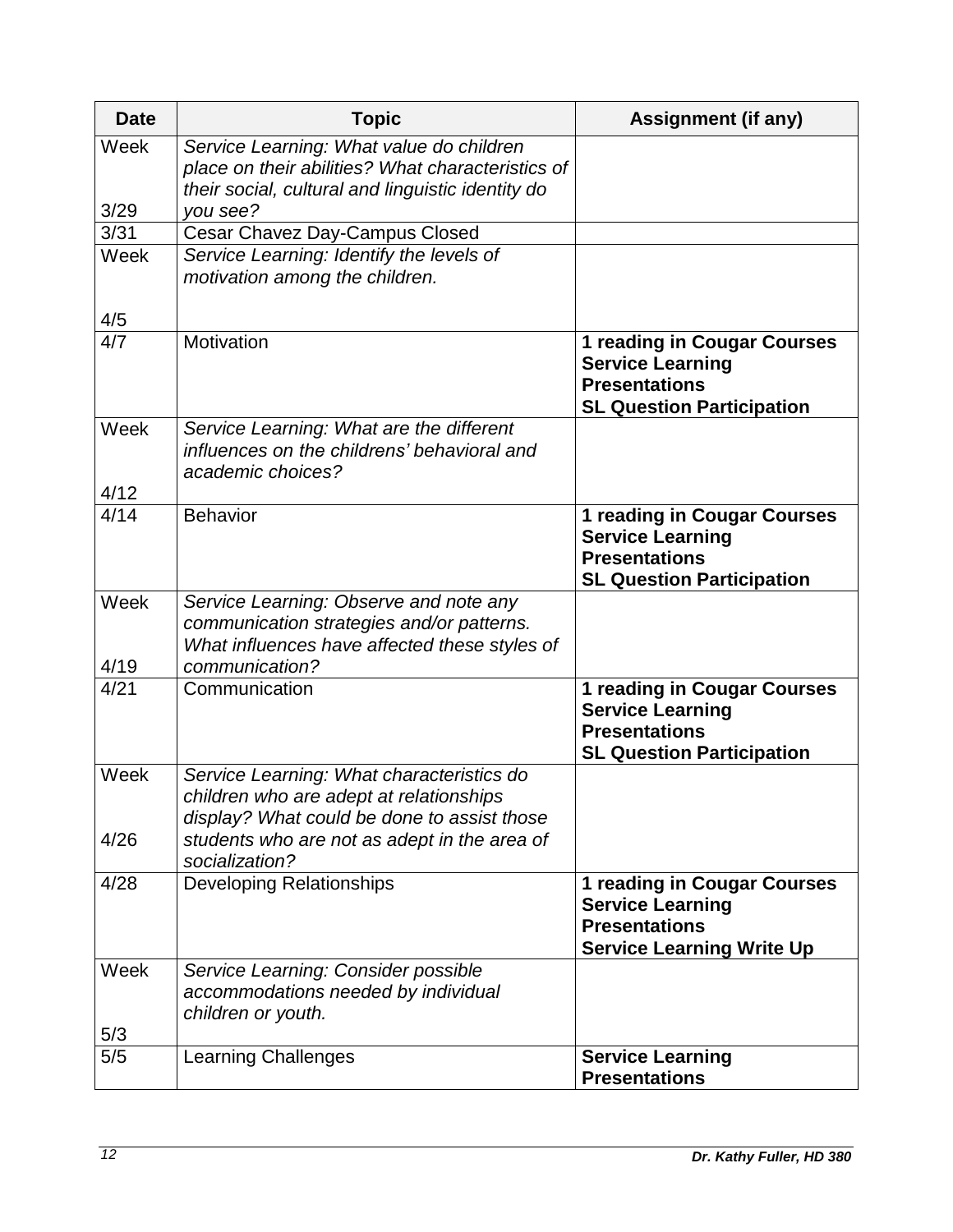| <b>Date</b> | <b>Topic</b>                    | <b>Assignment (if any)</b> |
|-------------|---------------------------------|----------------------------|
| Week        | Online Final Exam T 5/10 4-6 PM |                            |
| 5/10        |                                 |                            |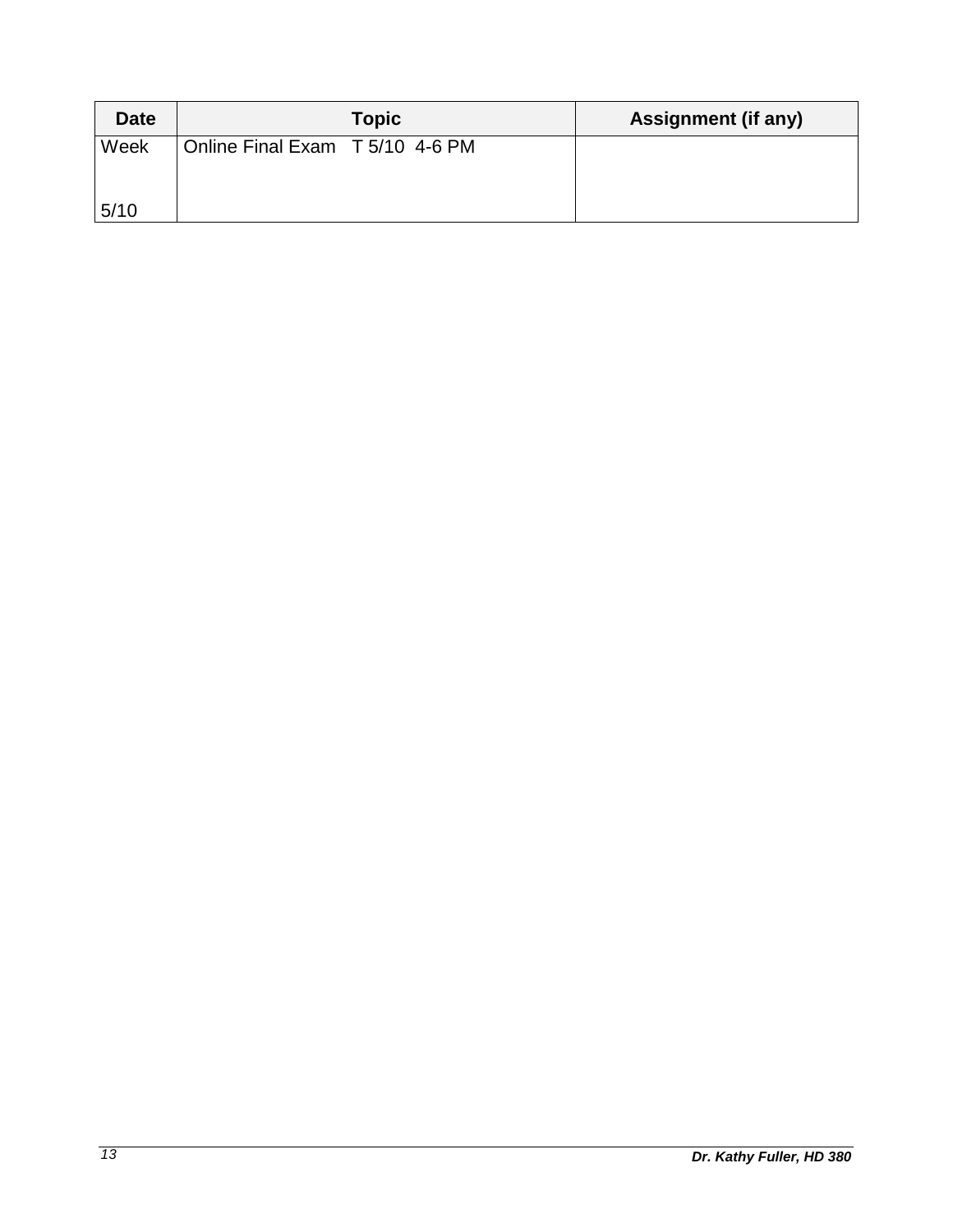# **APPENDIX A**

## **Service Learning Experience Write-Up Rubric**

<span id="page-13-0"></span>

| <b>Topic</b>           | Excellent (6 points      | Developing (3          | <b>Needs Improvement</b> |
|------------------------|--------------------------|------------------------|--------------------------|
|                        | each)                    | points)                | $(1$ point)              |
| Description of         | The author begins        | The author begins      | There is either no       |
| service learning       | the paper with a         | the paper with a       | description of the       |
| placement              | detailed description     | description of the     | site or it is            |
|                        | of the service           | service learning site. | incomplete.              |
|                        | learning site. The       | Some information       |                          |
|                        | description includes     | about the site is      |                          |
|                        | information about        | included, but details  |                          |
|                        | the site itself, his/her | about his/her role     |                          |
|                        | role at the site, and    | and the adults &       |                          |
|                        | the adults & youth       | youth with whom        |                          |
|                        | with whom he/she         | he/she worked may      |                          |
|                        | worked.                  | be missing.            |                          |
| Theories that explain  | A discussion of the      | A discussion of        | Limited or vague         |
| cognitive, social, and | theories learned in      | theories learned in    | discussion of the        |
| emotional              | the course is clear      | the course is present  | theories learned in      |
| development in         | and descriptive. Key     | but may be             | the course.              |
| youth                  | principles are           | incomplete or          |                          |
|                        | synthesized, not         | paraphrased from       |                          |
|                        | summarized, and          | the readings. The      |                          |
|                        | demonstrate that the     | student does not       |                          |
|                        | student understands      | demonstrate his/her    |                          |
|                        | them. The                | understanding of the   |                          |
|                        | discussion is similar    | theories. The          |                          |
|                        | to the one in the        | discussion is the      |                          |
|                        | Interview                | same as or similar to  |                          |
|                        | assignment but           | the one in the         |                          |
|                        | reflects new             | Interview              |                          |
|                        | understandings           | assignment and         |                          |
|                        | based on additional      | does NOT reflect       |                          |
|                        | learning.                | new understandings.    |                          |